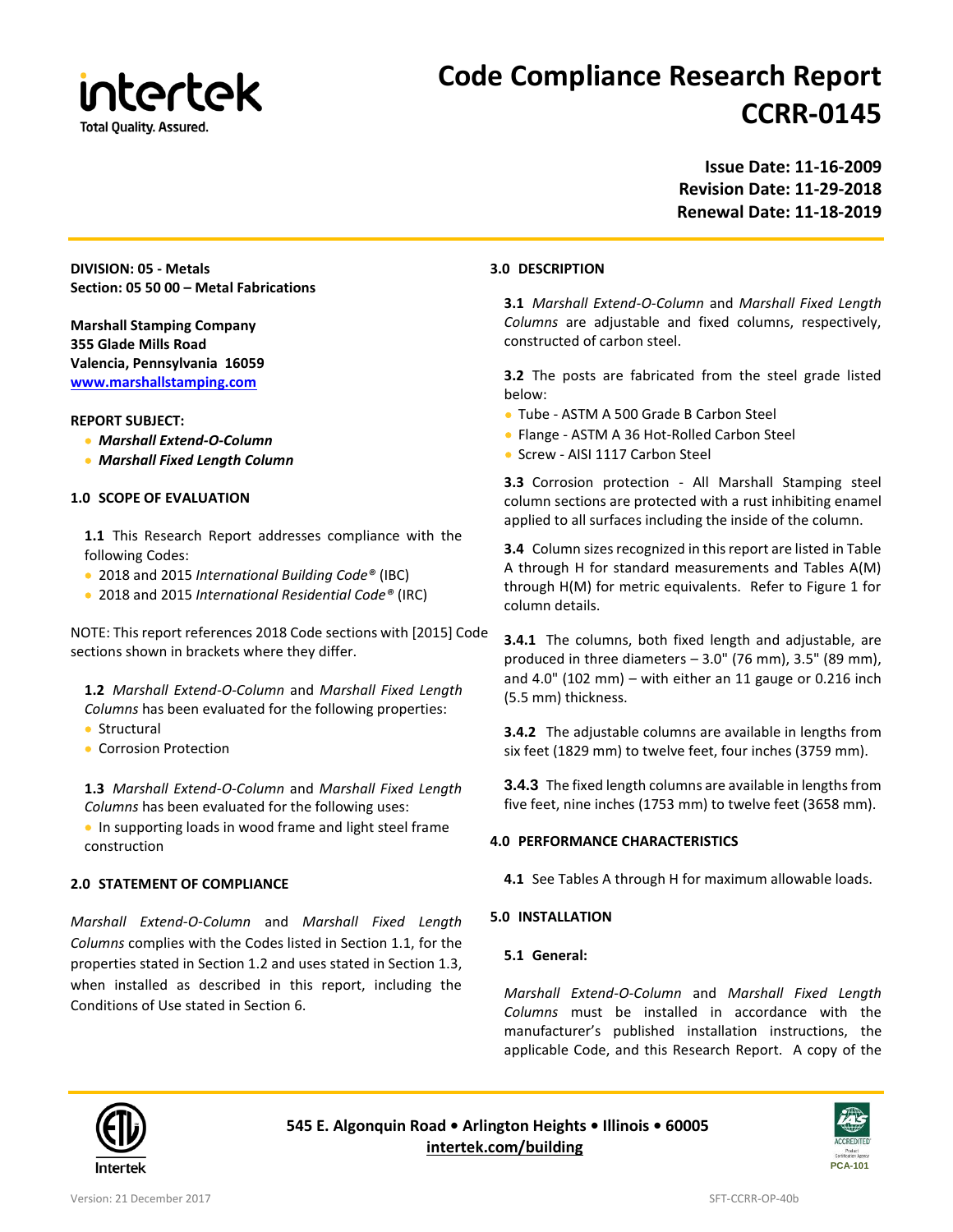

manufacturer's instructions must be available on the jobsite during installation.

**5.2** The Marshall Extend-O-Column must be installed with the adjustable screw mechanism on the bottom. The entire adjustment mechanism, including the entire collar nut, shall be encased in minimum 3500 psi (24.1 MPa) concrete

#### **6.0 CONDITIONS OF USE**

**6.1** Installation must comply with this Research Report, the manufacturer's published installation instructions, and the applicable Code. In the event of a conflict, this report governs.

**6.2** The steel columns identified in this report are deemed to comply with the referenced building codes subject to the following conditions.

**6.3** Steel column structural elements shall be designed to safely support applicable loads and load combinations in accordance with Chapter 16 of the IBC.

**6.4** Design Strengths are applicable to American Institute of Steel Construction (AISC) 360-16 [360-10], Specification for Structural Steel Buildings (ASD) as identified in Tables A through H for standard measurements and Tables A(M) through H(M) for metric equivalents.

**6.5** Use of Marshall Stamping columns shall be accompanied by structural calculations. These calculations shall be signed and sealed by a registered design professional authorized to provide services in the jurisdiction where the project is located. The calculations shall address the following:

**6.5.1** The transfer of design loads from the structure to the bearing surface below.

**6.5.2** The ability of the column bearing surface to carry the design loads.

**6.6** Allowable loads shall be limited to vertical, concentric loadings. The use of these columns to resist lateral loads is outside the scope of this report.

**6.7** When Marshall Extend-O-Columns are used, the threaded adjustment rod shall not extend more than four inches (102 mm) from the minimum height.

**6.8** Jobsite manufacturing of Marshall Stamping columns is outside the scope of this report.

**6.9** Installation outside of the building envelope is outside the scope of this report.

**6.10** The Marshall Stamping columns identified in this report are manufactured in accordance with the manufacturer's approved quality control system with inspections by Intertek Testing Services NA, Inc.

**6.11** The *Marshall Extend-O-Column* and *Marshall Fixed Length Column* are manufactured under a quality program with inspections by Intertek Testing Services NA, Inc.

#### **7.0 SUPPORTING EVIDENCE**

**7.1** Manufacturer's drawings and installation instructions.

**7.2** Engineering calculations in accordance with American Institute of Steel Construction (AISC) 360-10, Specification for Structural Steel Buildings.

**7.3** Reports of load testing in accordance with ASTM E 72, as referenced by ICC-ES AC335, Acceptance Criteria for Adjustable Steel Columns, revised November 2016.

**7.4** Documentation of an Intertek approved quality control system for the manufacturing of products recognized in this report.

#### **8.0 IDENTIFICATION**

The Marshall Stamping columns are identified with the manufacturer's name, address and telephone number, the product name, model number, Design Thickness of the column, Material Grade, i.e. 42 ksi, the Intertek Mark as shown below, and the Code Compliance Research Report number (CCRR-0145).





**545 E. Algonquin Road • Arlington Heights • Illinois • 60005 [intertek.com/building](http://www.intertek.com/building/)**

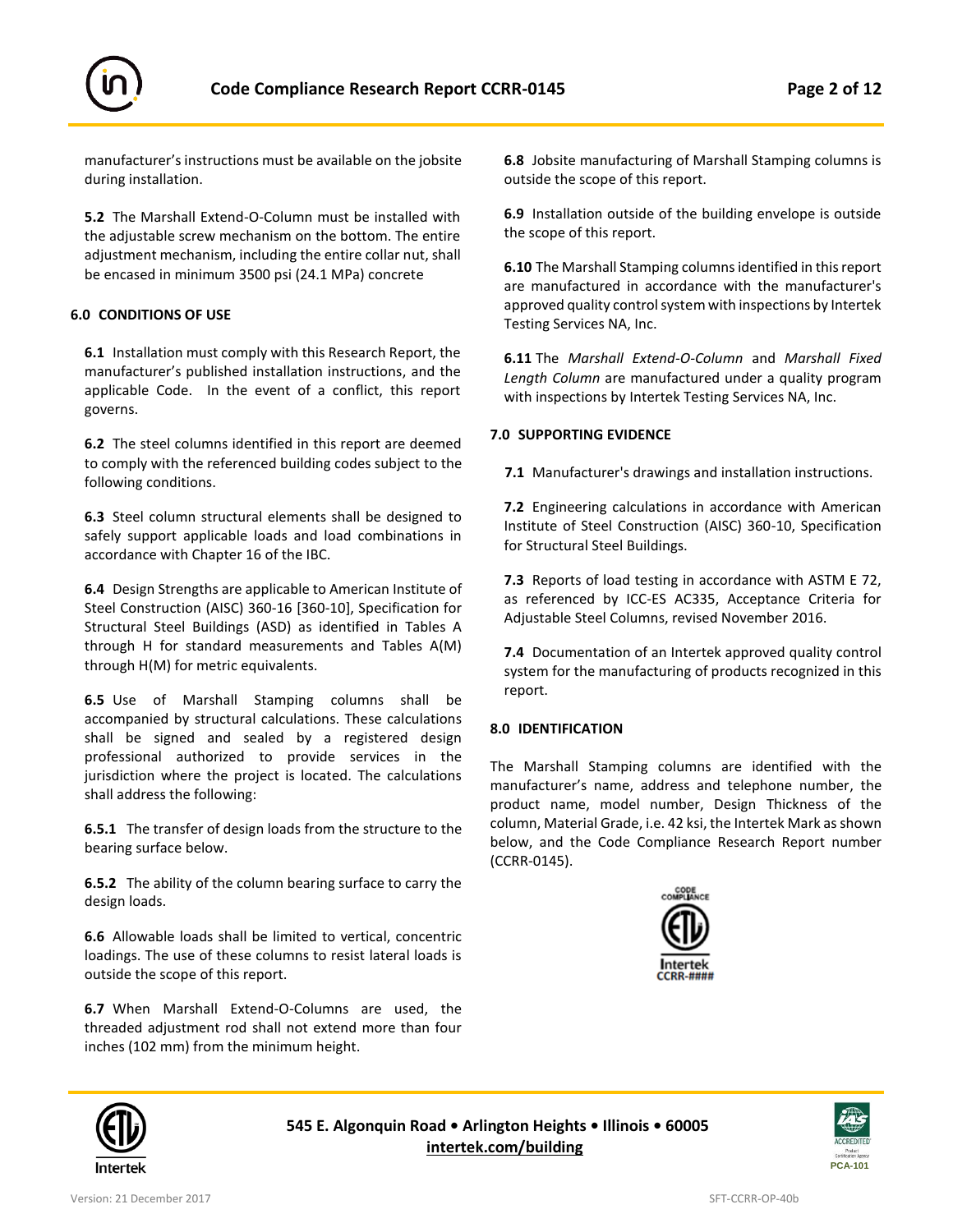

#### **9.0 OTHER CODES**

This section is not applicable.

#### **10.0 CODE COMPLIANCE RESEARCH REPORT USE**

**10.1** Approval of building products and/or materials can only be granted by a building official having legal authority in the specific jurisdiction where approval is sought.

**10.2** Code Compliance Research Reports shall not be used in any manner that implies an endorsement of the product by Intertek.

10.3 Reference to the [https://bpdirectory.intertek.com](https://whdirectory.intertek.com/Pages/DLP_Search.aspx) is recommended to ascertain the current version and status of this report.

This Code Compliance Research Report ("Report") is for the exclusive use of Intertek's Client and is provided pursuant to the agreement between Intertek and its Client. Intertek's responsibility and liability are limited to the terms and conditions of the agreement. Intertek assumes no liability to any party, other than to the Client in accordance with the agreement, for any loss, expense or damage occasioned by the use of this Report. Only the Client is authorized to permit copying or distribution of this Report and then only in its entirety, and the Client shall not use the Report in a misleading manner. Client further agrees and understands that reliance upon the Report is limited to the representations made therein. The Report is not an endorsement or recommendation for use of the subject and/or product described herein. This Report is not the Intertek Listing Report covering the subject product and utilized for Intertek Certification and this Report does not represent authorization for the use of any Intertek certification marks. Any use of the Intertek name or one of its marks for the sale or advertisement of the tested material, product or service must first be approved in writing by Intertek.



**545 E. Algonquin Road • Arlington Heights • Illinois • 60005 [intertek.com/building](http://www.intertek.com/building/)**

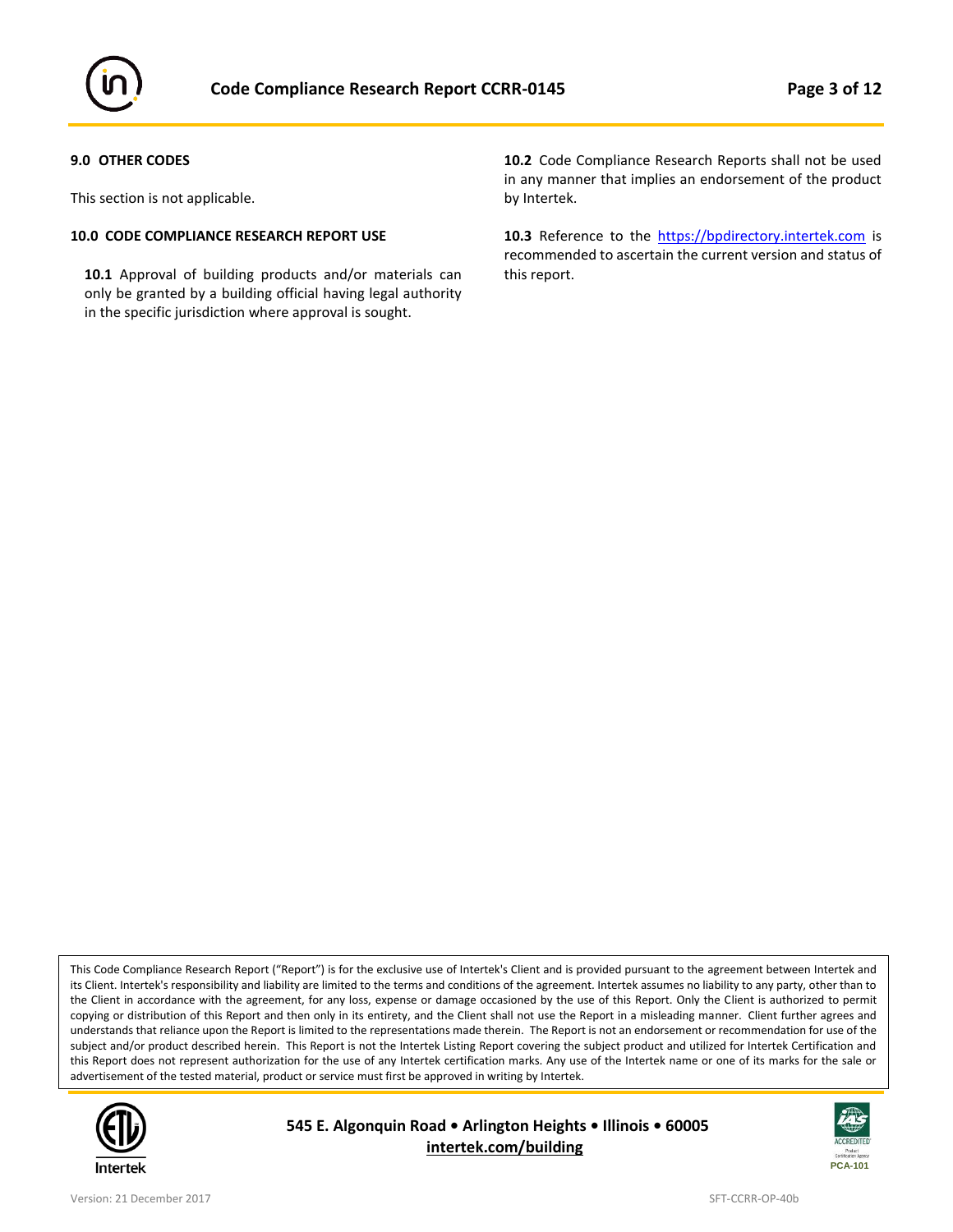### **TABLE A · 3" · 11 GA TABLE A(M) · 76 mm · 11 GA EXTEND-O-COLUMN EXTEND-O-COLUMN**

| Model No. | Adj. Length          | ASD(Ra) (kips) | Model No. | Adj. Length (mm)                         | ASD(Ra) |
|-----------|----------------------|----------------|-----------|------------------------------------------|---------|
| AC360     | $6'0'' - 6'4''$      | 18.7           | AC360     | 1829<br>1930<br>$\overline{\phantom{a}}$ | 83.2    |
| AC363     | $6'3'' - 6'7''$      | 18.2           | AC363     | 2007<br>1905<br>$\blacksquare$           | 81.0    |
| AC366     | $6' 6'' - 6' 10''$   | 17.8           | AC366     | 1981<br>2083<br>$\blacksquare$           | 79.2    |
| AC369     | $6' 9'' - 7' 1''$    | 17.3           | AC369     | 2057<br>2159<br>$\sim$                   | 77.0    |
| AC370     | $7' 0'' - 7' 4''$    | 16.8           | AC370     | 2134<br>2235<br>$\sim$                   | 74.7    |
| AC373     | $7'3'' - 7'7''$      | 16.3           | AC373     | $-2311$<br>2210                          | 72.5    |
| AC376     | $7' 6'' - 7' 10''$   | 15.8           | AC376     | 2388<br>2286<br>$\overline{\phantom{a}}$ | 70.3    |
| AC379     | $7'9'' - 8'1''$      | 15.3           | AC379     | 2362<br>2464<br>$\overline{\phantom{a}}$ | 68.1    |
| AC380     | $8'0'' - 8'4''$      | 14.8           | AC380     | 2438<br>2540<br>$\overline{\phantom{a}}$ | 65.8    |
| AC383     | $8'3'' - 8'7''$      | 14.2           | AC383     | 2515<br>2616<br>$\sim$                   | 63.2    |
| AC386     | $8' 6'' - 8' 10''$   | 13.8           | AC386     | 2692<br>2591<br>$\blacksquare$           | 61.4    |
| AC389     | $8'9'' - 9'1''$      | 13.3           | AC389     | 2769<br>2667<br>$\mathbb{Z}^2$           | 59.2    |
| AC390     | $9'0'' - 9'4''$      | 12.8           | AC390     | 2743<br>2845<br>$\sim$                   | 56.9    |
| AC393     | $9'3" - 9'7"$        | 12.3           | AC393     | 2819<br>2921<br>$\blacksquare$           | 54.7    |
| AC396     | 9' 6" - 9' 10"       | 11.8           | AC396     | 2997<br>2896<br>$\sim$                   | 52.5    |
| AC399     | $9' 9'' - 10' 1''$   | 11.3           | AC399     | 2972<br>3073<br>$\sim$                   | 50.3    |
| AC3100    | $10'0'' - 10'4''$    | 10.9           | AC3100    | 3048<br>3150<br>$\overline{\phantom{a}}$ | 48.5    |
| AC3103    | $10'3" - 10'7"$      | 10.4           | AC3103    | 3124<br>3226<br>$\overline{\phantom{a}}$ | 46.3    |
| AC3106    | $10' 6'' - 10' 10''$ | 10.1           | AC3106    | 3302<br>3200<br>$\sim$ $-$               | 44.9    |
| AC3109    | $10'$ 9" - $11'$ 1"  | 9.5            | AC3109    | 3378<br>3277<br>$\overline{\phantom{a}}$ | 42.3    |
| AC3110    | $11'0'' - 11'4''$    | 9.1            | AC3110    | 3353<br>3454<br>$\overline{\phantom{a}}$ | 40.5    |
| AC3113    | $11'3'' - 11'7''$    | 8.7            | AC3113    | 3531<br>3429<br>$\overline{\phantom{a}}$ | 38.7    |
| AC3116    | $11' 6'' - 11' 10''$ | 8.3            | AC3116    | 3505<br>3607<br>$\overline{\phantom{a}}$ | 36.9    |
| AC3119    | $11'9'' - 12'1''$    | 8.0            | AC3119    | 3581<br>3683<br>$\blacksquare$           | 35.6    |
| AC3120    | 12' 0" - 12' 4"      | 7.6            | AC3120    | 3658<br>3759<br>$\sim$ $-$               | 33.8    |
|           |                      |                |           |                                          |         |

| Model No. | Adj. Length            | ASD(Ra) (kips) | Model No. | Adj. Length (mm)                         | ASD(Ra) (kN) |
|-----------|------------------------|----------------|-----------|------------------------------------------|--------------|
| AC360     | $6'0'' - 6'4''$        | 18.7           | AC360     | 1829<br>1930<br>$\overline{\phantom{a}}$ | 83.2         |
| AC363     | $6'3'' - 6'7''$        | 18.2           | AC363     | 1905<br>2007<br>$\overline{\phantom{a}}$ | 81.0         |
| AC366     | $6' 6'' - 6' 10''$     | 17.8           | AC366     | 1981<br>2083<br>$\blacksquare$           | 79.2         |
| AC369     | $6'9'' - 7'1''$        | 17.3           | AC369     | 2159<br>2057<br>$\overline{\phantom{a}}$ | 77.0         |
| AC370     | $7' 0'' - 7' 4''$      | 16.8           | AC370     | 2134<br>2235<br>$\overline{\phantom{a}}$ | 74.7         |
| AC373     | $7'3" - 7'7"$          | 16.3           | AC373     | 2311<br>2210<br>$\overline{\phantom{a}}$ | 72.5         |
| AC376     | $7' 6'' - 7' 10''$     | 15.8           | AC376     | 2286<br>2388<br>$\overline{\phantom{a}}$ | 70.3         |
| AC379     | $7'9'' - 8'1''$        | 15.3           | AC379     | 2362<br>2464<br>$\blacksquare$           | 68.1         |
| AC380     | $8'0'' - 8'4''$        | 14.8           | AC380     | 2438<br>2540<br>$\overline{\phantom{a}}$ | 65.8         |
| AC383     | $8'3'' - 8'7''$        | 14.2           | AC383     | 2515<br>2616<br>$\overline{\phantom{a}}$ | 63.2         |
| AC386     | $8'$ 6" - $8'$ 10"     | 13.8           | AC386     | 2591<br>2692<br>$\overline{\phantom{a}}$ | 61.4         |
| AC389     | $8'9'' - 9'1''$        | 13.3           | AC389     | 2769<br>2667<br>$\overline{\phantom{a}}$ | 59.2         |
| AC390     | $9'0'' - 9'4''$        | 12.8           | AC390     | 2845<br>2743<br>$\overline{\phantom{a}}$ | 56.9         |
| AC393     | $9'3" - 9'7"$          | 12.3           | AC393     | 2921<br>2819<br>$\overline{\phantom{a}}$ | 54.7         |
| AC396     | 9' 6" - 9' 10"         | 11.8           | AC396     | 2896<br>2997<br>$\overline{\phantom{a}}$ | 52.5         |
| AC399     | 9' 9" - 10' 1"         | 11.3           | AC399     | 3073<br>2972<br>$\overline{\phantom{a}}$ | 50.3         |
| AC3100    | 10' 0" - 10' 4"        | 10.9           | AC3100    | 3048<br>3150<br>$\overline{\phantom{a}}$ | 48.5         |
| AC3103    | $10'3'' - 10'7''$      | 10.4           | AC3103    | 3226<br>3124<br>$\overline{\phantom{a}}$ | 46.3         |
| AC3106    | $10'$ 6" - $10'$ $10"$ | 10.1           | AC3106    | 3200<br>3302<br>$\overline{\phantom{a}}$ | 44.9         |
| AC3109    | $10'$ 9" - $11'$ 1"    | 9.5            | AC3109    | 3378<br>3277<br>$\blacksquare$           | 42.3         |
| AC3110    | $11'0'' - 11'4''$      | 9.1            | AC3110    | 3353<br>3454<br>$\overline{\phantom{a}}$ | 40.5         |
| AC3113    | $11'3'' - 11'7''$      | 8.7            | AC3113    | 3531<br>3429<br>$\overline{\phantom{a}}$ | 38.7         |
| AC3116    | $11' 6'' - 11' 10''$   | 8.3            | AC3116    | 3505<br>3607<br>$\overline{\phantom{a}}$ | 36.9         |
| AC3119    | $11'9'' - 12'1''$      | 8.0            | AC3119    | 3581<br>3683                             | 35.6         |
| AC3120    | 12' 0" - 12' 4"        | 7.6            | AC3120    | 3759<br>3658<br>$\sim$                   | 33.8         |



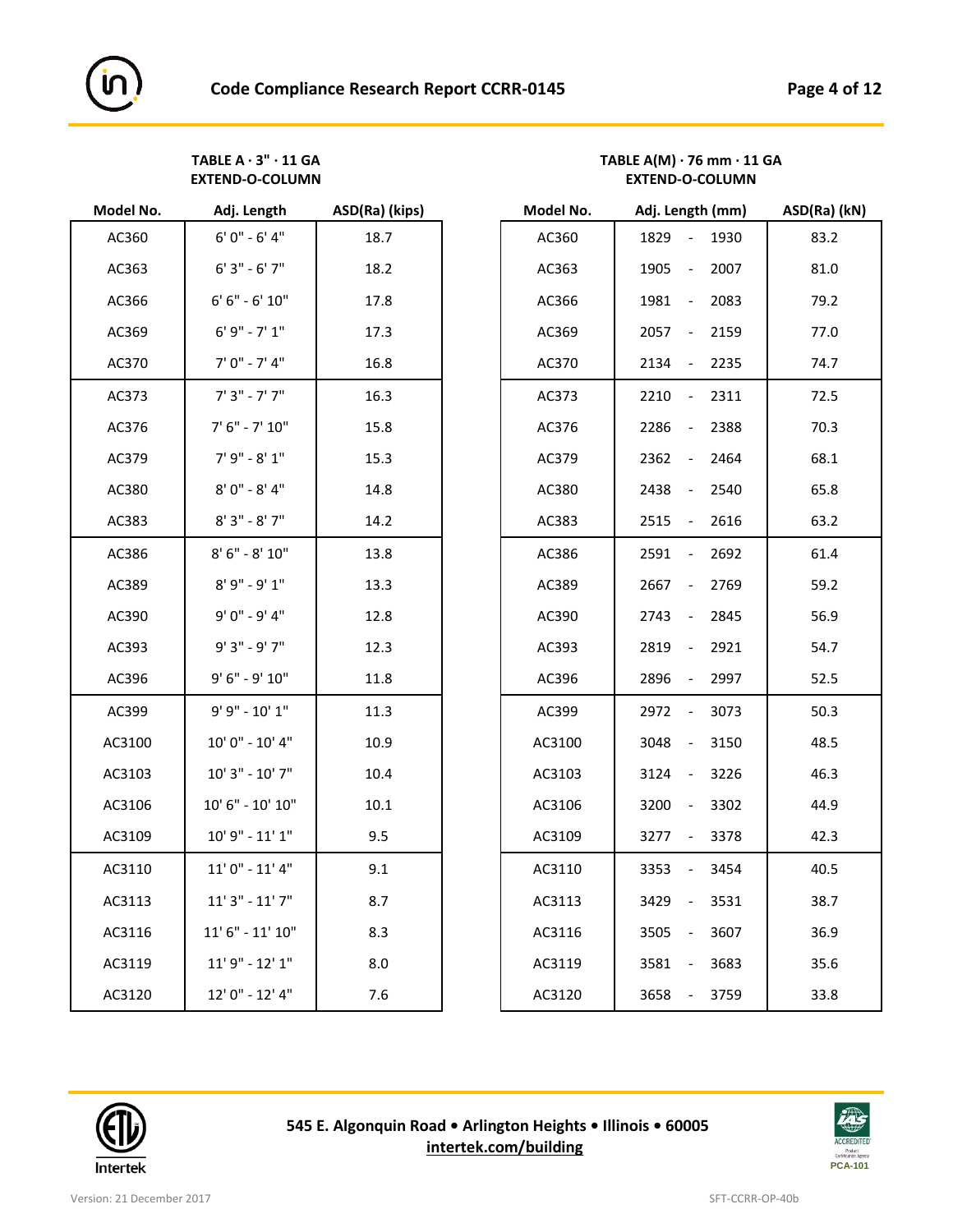## **TABLE B · 3.5" · 11 GA TABLE B(M) · 89 mm · 11 GA**

| $6' 0'' - 6' 4''$<br>23.8<br>AC3560<br>$6'3'' - 6'7''$<br>AC3563<br>23.4<br>$6' 6'' - 6' 10''$<br>AC3566<br>22.9<br>$6'9'' - 7'1''$<br>AC3569<br>22.5 |  |
|-------------------------------------------------------------------------------------------------------------------------------------------------------|--|
|                                                                                                                                                       |  |
|                                                                                                                                                       |  |
|                                                                                                                                                       |  |
|                                                                                                                                                       |  |
| $7' 0'' - 7' 4''$<br>AC3570<br>22.0                                                                                                                   |  |
| $7'3'' - 7'7''$<br>21.5<br>AC3573                                                                                                                     |  |
| $7' 6'' - 7' 10''$<br>AC3576<br>21.0                                                                                                                  |  |
| $7'9'' - 8'1''$<br>AC3579<br>20.5                                                                                                                     |  |
| $8'0'' - 8'4''$<br>AC3580<br>20.0                                                                                                                     |  |
| $8'3'' - 8'7''$<br>AC3583<br>19.5                                                                                                                     |  |
| $8' 6'' - 8' 10''$<br>AC3586<br>19.0                                                                                                                  |  |
| $8'9'' - 9'1''$<br>AC3589<br>18.6                                                                                                                     |  |
| 9' 0" - 9' 4"<br>AC3590<br>18.1                                                                                                                       |  |
| 9' 3" - 9' 7"<br>AC3593<br>17.5                                                                                                                       |  |
| 9' 6" - 9' 10"<br>AC3596<br>17.1                                                                                                                      |  |
| 9' 9" - 10' 1"<br>AC3599<br>16.6                                                                                                                      |  |
| 10' 0" - 10' 4"<br>AC35100<br>16.1                                                                                                                    |  |
| 10' 3" - 10' 7"<br>AC35103<br>15.6                                                                                                                    |  |
| 10' 6" - 10' 10"<br>15.1<br>AC35106                                                                                                                   |  |
| $10'$ 9" - $11'$ 1"<br>AC35109<br>14.6                                                                                                                |  |
| $11'0'' - 11'4''$<br>14.1<br>AC35110                                                                                                                  |  |
| $11'3'' - 11'7''$<br>AC35113<br>13.7                                                                                                                  |  |
| $11' 6'' - 11' 10''$<br>13.2<br>AC35116                                                                                                               |  |
| $11'9'' - 12'1''$<br>AC35119<br>12.7                                                                                                                  |  |
| 12' 0" - 12' 4"<br>12.2<br>AC35120                                                                                                                    |  |

| Model No. | Adj. Length            | ASD(Ra) (kips) | Model No. | Adj. Length (mm)                         | ASD(Ra) (kN) |
|-----------|------------------------|----------------|-----------|------------------------------------------|--------------|
| AC3560    | $6'0'' - 6'4''$        | 23.8           | AC3560    | 1930<br>1829<br>$\blacksquare$           | 105.9        |
| AC3563    | $6'3'' - 6'7''$        | 23.4           | AC3563    | 1905<br>2007<br>$\overline{\phantom{a}}$ | 104.1        |
| AC3566    | $6' 6'' - 6' 10''$     | 22.9           | AC3566    | 2083<br>1981<br>$\overline{\phantom{a}}$ | 101.9        |
| AC3569    | $6'9'' - 7'1''$        | 22.5           | AC3569    | 2057<br>2159<br>$\overline{\phantom{a}}$ | 100.1        |
| AC3570    | $7' 0'' - 7' 4''$      | 22.0           | AC3570    | 2134<br>2235<br>$\overline{\phantom{a}}$ | 97.9         |
| AC3573    | $7'3'' - 7'7''$        | 21.5           | AC3573    | 2210<br>2311<br>$\overline{\phantom{a}}$ | 95.6         |
| AC3576    | $7' 6'' - 7' 10''$     | 21.0           | AC3576    | 2286<br>2388<br>$\overline{\phantom{a}}$ | 93.4         |
| AC3579    | $7'9'' - 8'1''$        | 20.5           | AC3579    | 2362<br>2464<br>$\blacksquare$           | 91.2         |
| AC3580    | $8'0'' - 8'4''$        | 20.0           | AC3580    | 2438<br>2540<br>$\overline{\phantom{a}}$ | 89.0         |
| AC3583    | $8'3'' - 8'7''$        | 19.5           | AC3583    | 2515<br>2616<br>$\overline{\phantom{a}}$ | 86.7         |
| AC3586    | $8'$ 6" - $8'$ 10"     | 19.0           | AC3586    | 2591<br>2692<br>$\overline{\phantom{a}}$ | 84.5         |
| AC3589    | $8'9'' - 9'1''$        | 18.6           | AC3589    | 2667<br>2769<br>$\overline{\phantom{a}}$ | 82.7         |
| AC3590    | 9' 0" - 9' 4"          | 18.1           | AC3590    | 2743<br>2845<br>$\overline{\phantom{a}}$ | 80.5         |
| AC3593    | $9'3" - 9'7"$          | 17.5           | AC3593    | 2819<br>2921<br>$\overline{\phantom{a}}$ | 77.8         |
| AC3596    | 9' 6" - 9' 10"         | 17.1           | AC3596    | 2997<br>2896<br>$\overline{\phantom{a}}$ | 76.1         |
| AC3599    | 9' 9" - 10' 1"         | 16.6           | AC3599    | 3073<br>2972<br>$\overline{\phantom{a}}$ | 73.8         |
| AC35100   | 10' 0" - 10' 4"        | 16.1           | AC35100   | 3048<br>3150<br>$\overline{\phantom{a}}$ | 71.6         |
| AC35103   | $10'3" - 10'7"$        | 15.6           | AC35103   | 3124<br>3226<br>$\overline{\phantom{a}}$ | 69.4         |
| AC35106   | $10'$ 6" - $10'$ $10"$ | 15.1           | AC35106   | 3302<br>3200<br>$\overline{\phantom{a}}$ | 67.2         |
| AC35109   | $10'$ 9" - $11'$ 1"    | 14.6           | AC35109   | 3378<br>3277<br>$\overline{\phantom{a}}$ | 64.9         |
| AC35110   | $11'0'' - 11'4''$      | 14.1           | AC35110   | 3353<br>3454<br>$\overline{\phantom{a}}$ | 62.7         |
| AC35113   | $11'3'' - 11'7''$      | 13.7           | AC35113   | 3429<br>3531<br>$\overline{\phantom{a}}$ | 60.9         |
| AC35116   | $11' 6'' - 11' 10''$   | 13.2           | AC35116   | 3607<br>3505<br>$\overline{\phantom{a}}$ | 58.7         |
| AC35119   | 11' 9" - 12' 1"        | 12.7           | AC35119   | 3581<br>3683<br>$\overline{\phantom{a}}$ | 56.5         |
| AC35120   | 12' 0" - 12' 4"        | 12.2           | AC35120   | 3759<br>3658                             | 54.3         |

**EXTEND-O-COLUMN EXTEND-O-COLUMN**



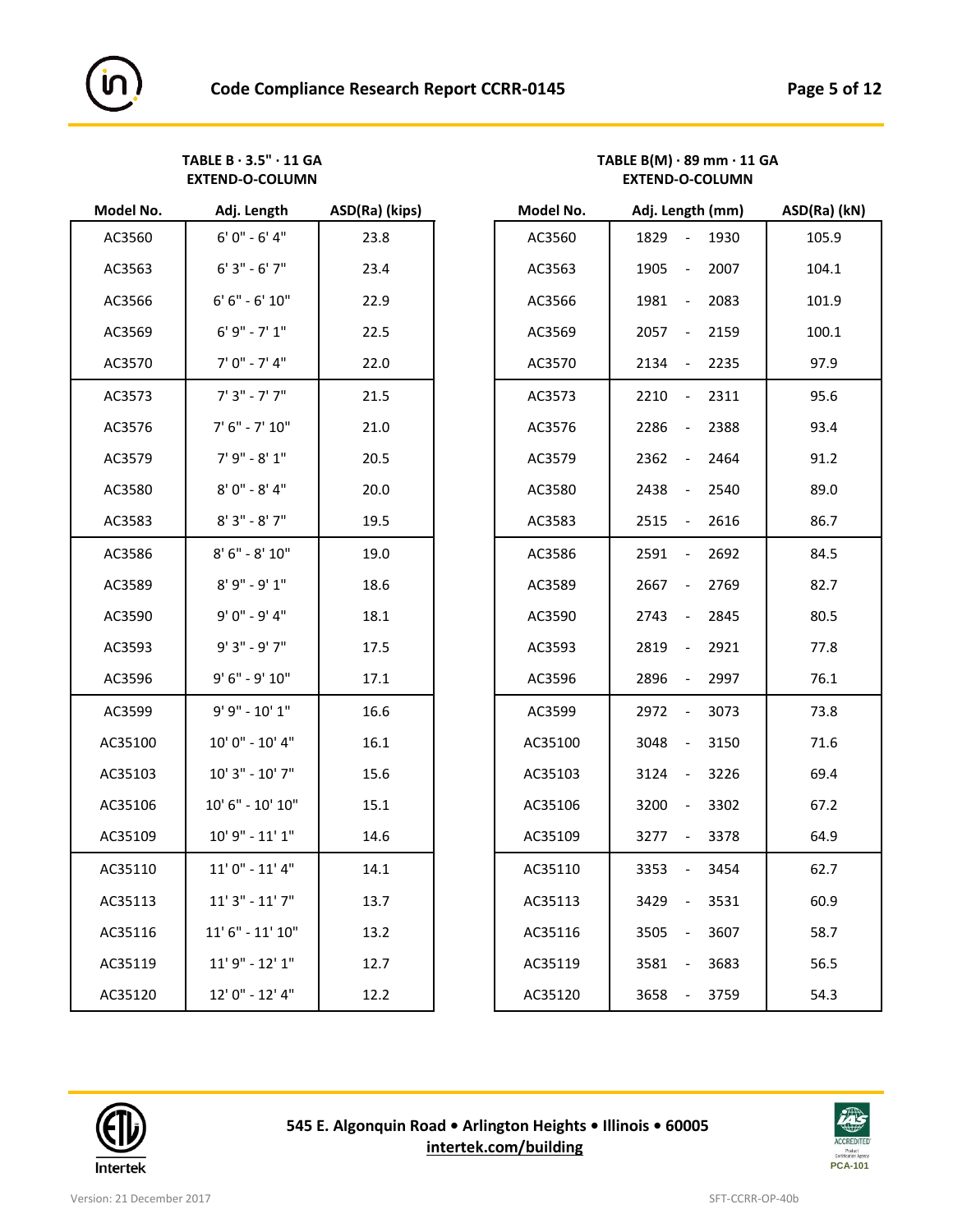# **TABLE C · 4" · 11 GA TABLE C(M) · 102 mm · 11 GA**

| Model No. | Adj. Length          | ASD(Ra) (kips) |
|-----------|----------------------|----------------|
| AC460     | $6'0'' - 6'4''$      | 28.9           |
| AC463     | $6'3'' - 6'7''$      | 28.5           |
| AC466     | $6' 6'' - 6' 10''$   | 28.1           |
| AC469     | $6'9'' - 7'1''$      | 27.6           |
| AC470     | 7' 0" - 7' 4"        | 27.2           |
| AC473     | $7'3" - 7'7"$        | 26.8           |
| AC476     | $7' 6'' - 7' 10''$   | 26.3           |
| AC479     | $7'9'' - 8'1''$      | 25.8           |
| AC480     | $8'0'' - 8'4''$      | 25.3           |
| AC483     | $8'3'' - 8'7''$      | 24.8           |
| AC486     | $8' 6'' - 8' 10''$   | 24.4           |
| AC489     | $8'9'' - 9'1''$      | 23.9           |
| AC490     | 9' 0" - 9' 4"        | 23.4           |
| AC493     | 9' 3" - 9' 7"        | 23.0           |
| AC496     | 9' 6" - 9' 10"       | 22.4           |
| AC499     | 9' 9" - 10' 1"       | 21.9           |
| AC4100    | 10' 0" - 10' 4"      | 21.4           |
| AC4103    | 10' 3" - 10' 7"      | 20.9           |
| AC4106    | 10' 6" - 10' 10"     | 20.4           |
| AC4109    | 10' 9" - 11' 1"      | 19.9           |
| AC4110    | $11'0'' - 11'4''$    | 19.5           |
| AC4113    | $11'3" - 11'7"$      | 18.9           |
| AC4116    | $11' 6'' - 11' 10''$ | 18.4           |
| AC4119    | $11'9'' - 12'1''$    | 17.9           |
| AC4120    | 12' 0" - 12' 4"      | 17.4           |

| Model No. | Adj. Length          | ASD(Ra) (kips) | Model No. | Adj. Length (mm)                             | ASD(Ra) (kN) |
|-----------|----------------------|----------------|-----------|----------------------------------------------|--------------|
| AC460     | $6'0'' - 6'4''$      | 28.9           | AC460     | 1829<br>1930<br>$\overline{\phantom{a}}$     | 128.6        |
| AC463     | $6'3'' - 6'7''$      | 28.5           | AC463     | 2007<br>1905<br>$\overline{\phantom{a}}$     | 126.8        |
| AC466     | $6' 6'' - 6' 10''$   | 28.1           | AC466     | 1981<br>2083<br>$\blacksquare$               | 125.0        |
| AC469     | $6'9'' - 7'1''$      | 27.6           | AC469     | 2057<br>2159<br>$\overline{\phantom{a}}$     | 122.8        |
| AC470     | $7' 0'' - 7' 4''$    | 27.2           | AC470     | 2134<br>2235<br>$\overline{\phantom{a}}$     | 121.0        |
| AC473     | $7'3'' - 7'7''$      | 26.8           | AC473     | 2311<br>2210<br>$\overline{\phantom{a}}$     | 119.2        |
| AC476     | $7' 6'' - 7' 10''$   | 26.3           | AC476     | 2286<br>2388<br>$\overline{\phantom{a}}$     | 117.0        |
| AC479     | $7'9'' - 8'1''$      | 25.8           | AC479     | 2362<br>2464<br>$\overline{\phantom{a}}$     | 114.8        |
| AC480     | $8'0'' - 8'4''$      | 25.3           | AC480     | 2438<br>2540<br>$\overline{\phantom{a}}$     | 112.5        |
| AC483     | $8'3'' - 8'7''$      | 24.8           | AC483     | 2515<br>2616<br>$\overline{\phantom{a}}$     | 110.3        |
| AC486     | $8'$ 6" - $8'$ 10"   | 24.4           | AC486     | 2591<br>2692<br>$\overline{\phantom{a}}$     | 108.5        |
| AC489     | $8'9'' - 9'1''$      | 23.9           | AC489     | 2667<br>2769<br>$\overline{\phantom{a}}$     | 106.3        |
| AC490     | 9' 0" - 9' 4"        | 23.4           | AC490     | 2845<br>2743<br>$\overline{\phantom{a}}$     | 104.1        |
| AC493     | $9'3" - 9'7"$        | 23.0           | AC493     | 2921<br>2819<br>$\overline{\phantom{a}}$     | 102.3        |
| AC496     | 9' 6" - 9' 10"       | 22.4           | AC496     | 2896<br>2997<br>$\overline{\phantom{a}}$     | 99.6         |
| AC499     | 9' 9" - 10' 1"       | 21.9           | AC499     | 2972<br>3073<br>$\overline{\phantom{a}}$     | 97.4         |
| AC4100    | $10'0'' - 10'4''$    | 21.4           | AC4100    | 3048<br>3150<br>$\overline{\phantom{a}}$     | 95.2         |
| AC4103    | $10'3'' - 10'7''$    | 20.9           | AC4103    | 3124<br>3226<br>$\overline{\phantom{a}}$     | 93.0         |
| AC4106    | 10' 6" - 10' 10"     | 20.4           | AC4106    | 3302<br>3200<br>$\overline{\phantom{a}}$     | 90.7         |
| AC4109    | $10'$ 9" - $11'$ 1"  | 19.9           | AC4109    | 3378<br>3277<br>$\overline{\phantom{a}}$     | 88.5         |
| AC4110    | $11'0'' - 11'4''$    | 19.5           | AC4110    | 3353<br>3454<br>$\qquad \qquad \blacksquare$ | 86.7         |
| AC4113    | $11'3" - 11'7"$      | 18.9           | AC4113    | 3429<br>3531<br>$\overline{\phantom{a}}$     | 84.1         |
| AC4116    | $11' 6'' - 11' 10''$ | 18.4           | AC4116    | 3607<br>3505<br>$\qquad \qquad \blacksquare$ | 81.8         |
| AC4119    | $11'9'' - 12'1''$    | 17.9           | AC4119    | 3581<br>3683<br>$\overline{\phantom{a}}$     | 79.6         |
| AC4120    | 12' 0" - 12' 4"      | 17.4           | AC4120    | 3658<br>3759<br>$\overline{\phantom{a}}$     | 77.4         |

**EXTEND-O-COLUMN EXTEND-O-COLUMN**



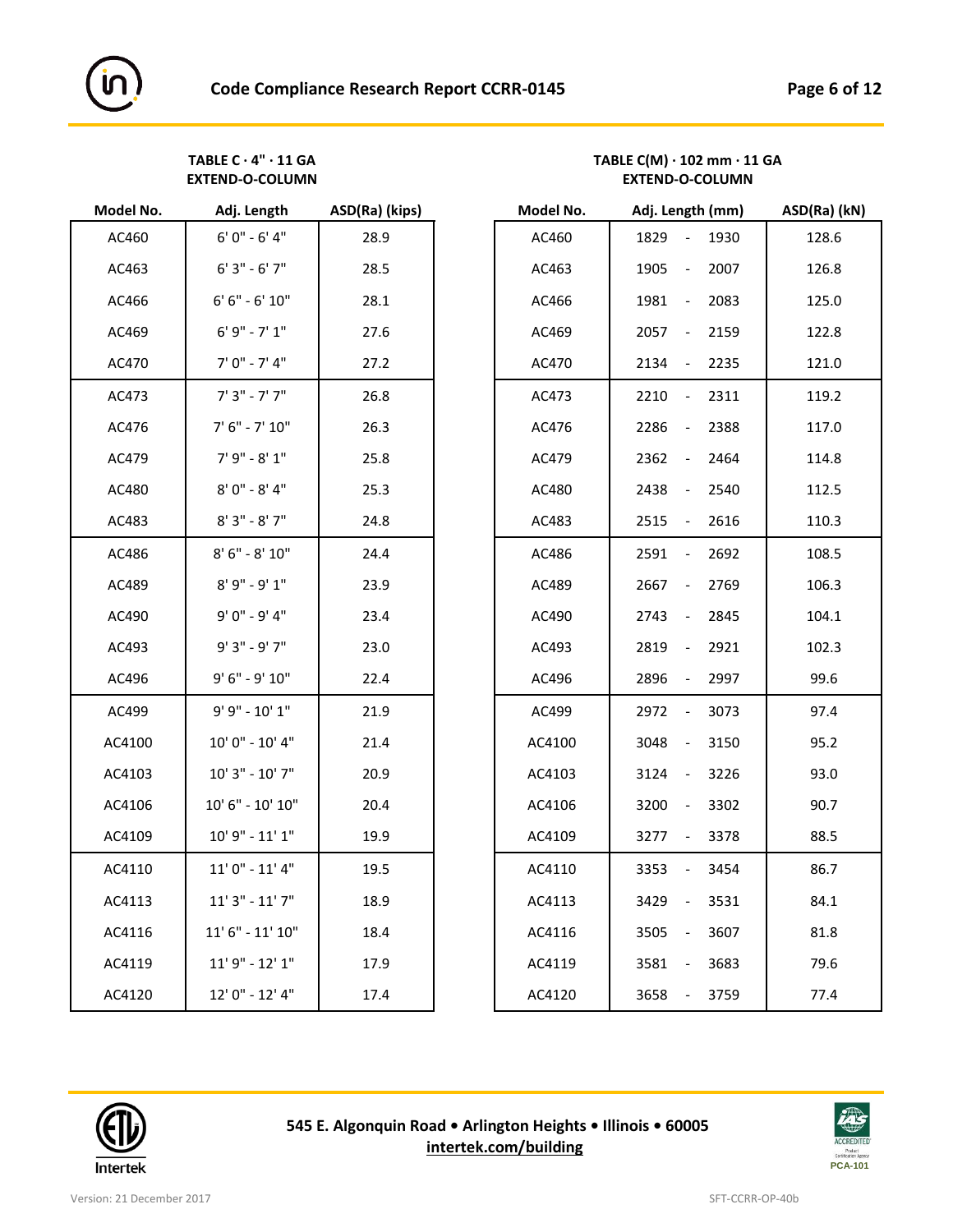

| Model No.  | Adj. Length                                                          | ASD(Ra) (Kips) | Model No.  | Adj. Length (mm)           | ASD(Ra) ( |
|------------|----------------------------------------------------------------------|----------------|------------|----------------------------|-----------|
| AC3560216  | $6'0'' - 6'4''$                                                      | 41.5           | AC3560216  | 1829<br>1930               | 184.6     |
| AC3563216  | $6'3'' - 6'7''$                                                      | 40.6           | AC3563216  | 2007<br>1905<br>$\sim$ $-$ | 180.6     |
| AC3566216  | $6' 6'' - 6' 10''$                                                   | 39.9           | AC3566216  | 1981<br>2083<br>$\sim$     | 177.5     |
| AC3569216  | $6'9'' - 7'1''$                                                      | 39.0           | AC3569216  | 2159<br>2057 -             | 173.5     |
| AC3570216  | $7' 0'' - 7' 4''$                                                    | 38.2           | AC3570216  | 2235<br>2134<br>$\sim$     | 169.9     |
| AC3573216  | $7'3'' - 7'7''$                                                      | 37.3           | AC3573216  | 2311<br>2210<br>$\sim$ $-$ | 165.9     |
| AC3576216  | $7' 6'' - 7' 10''$                                                   | 36.4           | AC3576216  | 2286<br>2388               | 161.9     |
| AC357926   | $7' 9'' - 8' 1''$                                                    | 35.5           | AC357926   | 2362<br>2464<br>$\sim$ $-$ | 157.9     |
| AC3580216  | $8'0'' - 8'4''$                                                      | 34.7           | AC3580216  | 2438<br>2540<br>$\sim$     | 154.4     |
| AC3583216  | $8'3'' - 8'7''$                                                      | 33.8           | AC3583216  | 2616<br>2515<br>$\sim$     | 150.3     |
| AC3586216  | $8' 6'' - 8' 10''$                                                   | 32.8           | AC3586216  | 2591<br>2692<br>$\sim$     | 145.9     |
| AC3589216  | $8'9'' - 9'1''$                                                      | 31.9           | AC3589216  | 2769<br>2667<br>$\sim$     | 141.9     |
| AC3590216  | $9'0'' - 9'4''$                                                      | 31.0           | AC3590216  | 2845<br>2743<br>$\sim$ $-$ | 137.9     |
| AC3593216  | $9'3" - 9'7"$                                                        | 30.0           | AC3593216  | 2819<br>2921<br>$\sim$     | 133.4     |
| AC3596216  | $9' 6'' - 9' 10''$                                                   | 29.2           | AC3596216  | 2896<br>2997<br>$\sim$     | 129.9     |
| AC3599216  | $9' 9'' - 10' 1''$                                                   | 28.3           | AC3599216  | 2972<br>3073<br>$\sim$     | 125.9     |
| AC35100216 | $10'0'' - 10'4''$                                                    | 27.4           | AC35100216 | 3048<br>3150<br>$\sim$     | 121.9     |
| AC35103216 | $10'3" - 10'7"$                                                      | 26.6           | AC35103216 | 3124<br>3226<br>$\sim$     | 118.3     |
| AC35106216 | $10^{\prime}$ $6^{\prime\prime}$ - $10^{\prime}$ $10^{\prime\prime}$ | 25.7           | AC35106216 | 3302<br>3200<br>$\sim$ $-$ | 114.3     |
| AC35109216 | $10'$ 9" - $11'$ 1"                                                  | 24.8           | AC35109216 | 3378<br>3277<br>$\sim$     | 110.3     |
| AC35110216 | $11'0'' - 11'4''$                                                    | 23.9           | AC35110216 | 3454<br>3353<br>$\sim$ $-$ | 106.3     |
| AC35113216 | $11'3'' - 11'7''$                                                    | 23.1           | AC35113216 | 3429<br>3531<br>$\sim$     | 102.8     |
| AC35116216 | $11'$ $6''$ - $11'$ $10''$                                           | 22.3           | AC35116216 | 3505<br>3607<br>$\sim$     | 99.2      |
| AC35119216 | $11'9'' - 12'1''$                                                    | 21.4           | AC35119216 | 3581<br>3683<br>$\sim$     | 95.2      |
| AC35120216 | 12' 0" - 12' 4"                                                      | 20.7           | AC35120216 | 3658<br>3759<br>$\sim$     | 92.1      |

#### TABLE D · 3.5" · 0.216"<br>
EXTEND-O-COLUMN
EXTEND-O-COLUMN
EXTEND-O-COLUMN
EXTEND-O-COLUMN

TABLE D(M) · 89 mm · 5.5 mm **EXTEND-O-COLUMN EXTEND-O-COLUMN**

| Model No.  | Adj. Length                | ASD(Ra) (kips) | Model No.  | Adj. Length (mm)               | ASD(Ra) (kN) |
|------------|----------------------------|----------------|------------|--------------------------------|--------------|
| AC3560216  | $6'0'' - 6'4''$            | 41.5           | AC3560216  | 1829<br>$-1930$                | 184.6        |
| AC3563216  | $6'3'' - 6'7''$            | 40.6           | AC3563216  | 2007<br>1905<br>$\blacksquare$ | 180.6        |
| AC3566216  | $6' 6'' - 6' 10''$         | 39.9           | AC3566216  | 2083<br>1981<br>$\sim$ $-$     | 177.5        |
| AC3569216  | $6'9'' - 7'1''$            | 39.0           | AC3569216  | 2159<br>2057<br>$\sim$         | 173.5        |
| AC3570216  | $7' 0'' - 7' 4''$          | 38.2           | AC3570216  | 2134<br>2235<br>$\sim$         | 169.9        |
| AC3573216  | $7'3'' - 7'7''$            | 37.3           | AC3573216  | 2311<br>2210<br>$\sim$         | 165.9        |
| AC3576216  | $7' 6'' - 7' 10''$         | 36.4           | AC3576216  | 2388<br>2286<br>$\sim$         | 161.9        |
| AC357926   | $7'9'' - 8'1''$            | 35.5           | AC357926   | 2464<br>2362<br>$\sim$         | 157.9        |
| AC3580216  | $8'0'' - 8'4''$            | 34.7           | AC3580216  | 2540<br>2438<br>$\sim$ $-$     | 154.4        |
| AC3583216  | $8'3''$ - $8'$ $7''$       | 33.8           | AC3583216  | 2515<br>2616<br>$\sim$ $-$     | 150.3        |
| AC3586216  | $8' 6'' - 8' 10''$         | 32.8           | AC3586216  | 2692<br>2591<br>$\sim$         | 145.9        |
| AC3589216  | $8'9'' - 9'1''$            | 31.9           | AC3589216  | 2769<br>2667<br>$\sim$         | 141.9        |
| AC3590216  | $9'0'' - 9'4''$            | 31.0           | AC3590216  | 2845<br>2743<br>$\sim$         | 137.9        |
| AC3593216  | $9'3" - 9'7"$              | 30.0           | AC3593216  | 2921<br>2819<br>$\sim$ $-$     | 133.4        |
| AC3596216  | 9' 6" - 9' 10"             | 29.2           | AC3596216  | 2997<br>2896<br>$\sim 10$      | 129.9        |
| AC3599216  | 9' 9" - 10' 1"             | 28.3           | AC3599216  | 2972<br>$-3073$                | 125.9        |
| AC35100216 | $10'0'' - 10'4''$          | 27.4           | AC35100216 | 3048<br>3150<br>$\blacksquare$ | 121.9        |
| AC35103216 | $10'3" - 10'7"$            | 26.6           | AC35103216 | 3226<br>3124<br>$\sim$         | 118.3        |
| AC35106216 | $10'$ $6''$ - $10'$ $10''$ | 25.7           | AC35106216 | 3302<br>3200<br>$\sim$         | 114.3        |
| AC35109216 | $10'$ 9" - $11'$ 1"        | 24.8           | AC35109216 | 3378<br>3277 -                 | 110.3        |
| AC35110216 | $11'0'' - 11'4''$          | 23.9           | AC35110216 | 3454<br>3353<br>$\sim$         | 106.3        |
| AC35113216 | $11'3'' - 11'7''$          | 23.1           | AC35113216 | 3429<br>3531<br>$\sim$         | 102.8        |
| AC35116216 | $11' 6'' - 11' 10''$       | 22.3           | AC35116216 | 3505<br>3607<br>$\sim$         | 99.2         |
| AC35119216 | $11'9'' - 12'1''$          | 21.4           | AC35119216 | 3683<br>3581<br>$\sim$         | 95.2         |
| AC35120216 | 12' 0" - 12' 4"            | 20.7           | AC35120216 | 3658<br>3759<br>$\sim$ $ \sim$ | 92.1         |



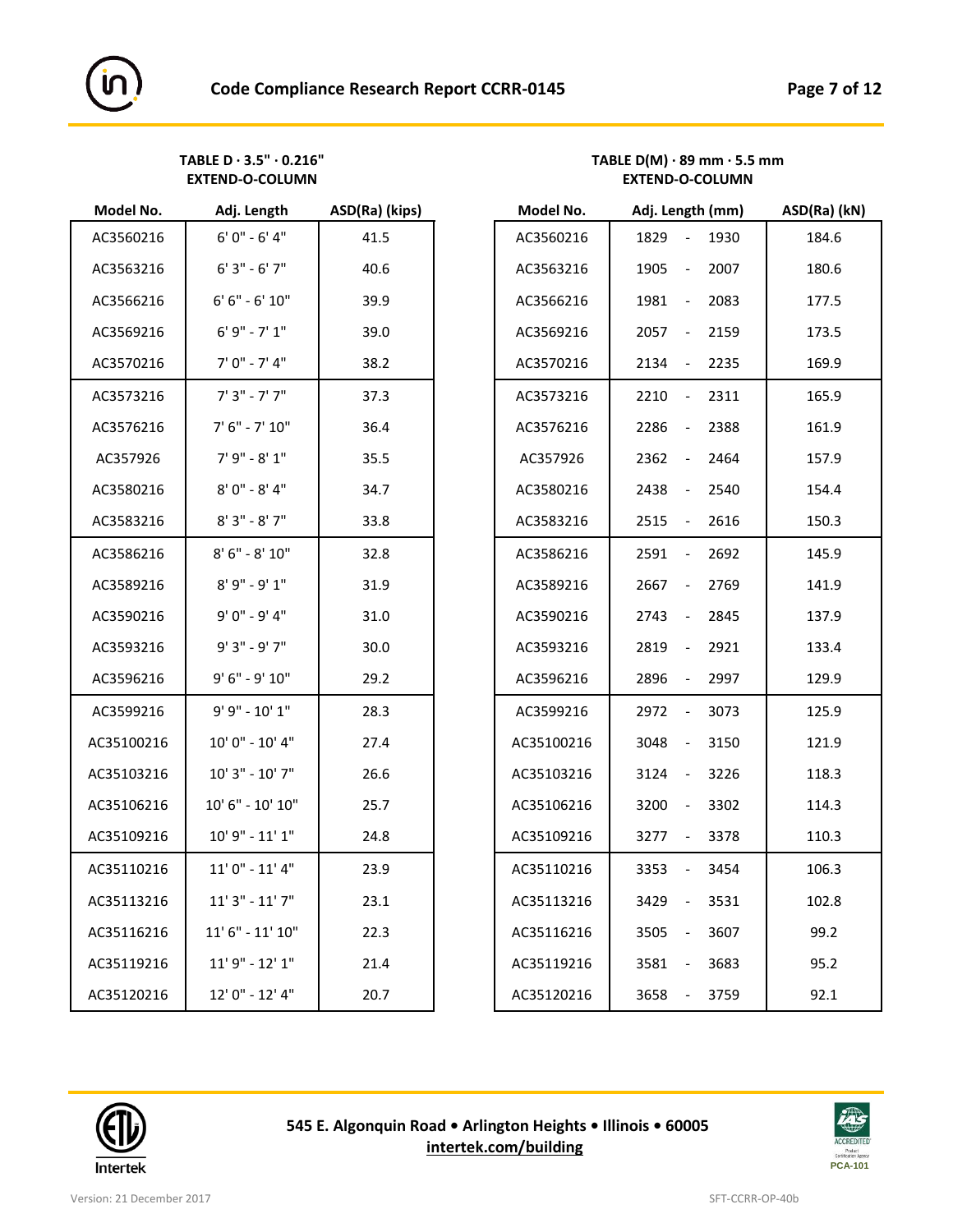TABLE E · 3" · 11 GA<br>
FIXED COLUMN **TABLE E(M)** · 76 mm · 11 GA **FIXED COLUMN FIXED COLUMN**

| Model No. | Length               | ASD(Ra) (Kips) | Model No. | Length (mm) | ASD(Ra) |
|-----------|----------------------|----------------|-----------|-------------|---------|
| FC359     | $5'9"$               | 19.2           | FC359     | 1753        | 85.4    |
| FC360     | $6'0''$              | 18.7           | FC360     | 1829        | 83.2    |
| FC363     | 6'3''                | 18.2           | FC363     | 1905        | 81.0    |
| FC366     | 6'6''                | 17.8           | FC366     | 1981        | 79.2    |
| FC369     | 6'9''                | 17.3           | FC369     | 2057        | 77.0    |
| FC370     | 7'0"                 | 16.8           | FC370     | 2134        | 74.7    |
| FC373     | 7'3''                | 16.3           | FC373     | 2210        | 72.5    |
| FC376     | 7'6''                | 15.8           | FC376     | 2286        | 70.3    |
| FC379     | 7'9"                 | 15.3           | FC379     | 2362        | 68.1    |
| FC380     | $8'$ $0''$           | 14.8           | FC380     | 2438        | 65.8    |
| FC383     | 8'3''                | 14.2           | FC383     | 2515        | 63.2    |
| FC386     | $8'6''$              | 13.8           | FC386     | 2591        | 61.4    |
| FC389     | 8'9''                | 13.3           | FC389     | 2667        | 59.2    |
| FC390     | 9'0"                 | 12.8           | FC390     | 2743        | 56.9    |
| FC393     | 9'3"                 | 12.3           | FC393     | 2819        | 54.7    |
| FC396     | 9'6''                | 11.8           | FC396     | 2896        | 52.5    |
| FC399     | 9'9"                 | 11.3           | FC399     | 2972        | 50.3    |
| FC3100    | $10^\circ$ $0^\circ$ | 10.9           | FC3100    | 3048        | 48.5    |
| FC3103    | 10'3''               | 10.4           | FC3103    | 3124        | 46.3    |
| FC3106    | $10'$ $6''$          | $10.1\,$       | FC3106    | 3200        | 44.9    |
| FC3109    | 10' 9"               | 9.5            | FC3109    | 3277        | 42.3    |
| FC3110    | $11'$ $0''$          | 9.1            | FC3110    | 3353        | 40.5    |
| FC3113    | 11'3''               | 8.7            | FC3113    | 3429        | 38.7    |
| FC3116    | 11'6''               | 8.3            | FC3116    | 3505        | 36.9    |
| FC3119    | 11'9''               | 8.0            | FC3119    | 3581        | 35.6    |
| FC3120    | 12'0"                | $7.6$          | FC3120    | 3658        | 33.8    |
|           |                      |                |           |             |         |

| Model No. | Length      | ASD(Ra) (kips) | Model No. | Length (mm) | ASD(Ra) (kN) |
|-----------|-------------|----------------|-----------|-------------|--------------|
| FC359     | 5'9''       | 19.2           | FC359     | 1753        | 85.4         |
| FC360     | $6'0''$     | 18.7           | FC360     | 1829        | 83.2         |
| FC363     | 6'3''       | 18.2           | FC363     | 1905        | 81.0         |
| FC366     | 6'6''       | 17.8           | FC366     | 1981        | 79.2         |
| FC369     | 6'9''       | 17.3           | FC369     | 2057        | 77.0         |
| FC370     | 7'0''       | 16.8           | FC370     | 2134        | 74.7         |
| FC373     | 7'3''       | 16.3           | FC373     | 2210        | 72.5         |
| FC376     | 7'6''       | 15.8           | FC376     | 2286        | 70.3         |
| FC379     | 7'9"        | 15.3           | FC379     | 2362        | 68.1         |
| FC380     | $8'0''$     | 14.8           | FC380     | 2438        | 65.8         |
| FC383     | 8'3''       | 14.2           | FC383     | 2515        | 63.2         |
| FC386     | $8'6''$     | 13.8           | FC386     | 2591        | 61.4         |
| FC389     | 8'9''       | 13.3           | FC389     | 2667        | 59.2         |
| FC390     | 9'0''       | 12.8           | FC390     | 2743        | 56.9         |
| FC393     | 9'3"        | 12.3           | FC393     | 2819        | 54.7         |
| FC396     | 9'6''       | 11.8           | FC396     | 2896        | 52.5         |
| FC399     | 9'9"        | 11.3           | FC399     | 2972        | 50.3         |
| FC3100    | 10'0"       | 10.9           | FC3100    | 3048        | 48.5         |
| FC3103    | $10'$ $3''$ | 10.4           | FC3103    | 3124        | 46.3         |
| FC3106    | $10'$ $6''$ | $10.1\,$       | FC3106    | 3200        | 44.9         |
| FC3109    | 10' 9"      | 9.5            | FC3109    | 3277        | 42.3         |
| FC3110    | $11'$ $0''$ | 9.1            | FC3110    | 3353        | 40.5         |
| FC3113    | 11'3''      | 8.7            | FC3113    | 3429        | 38.7         |
| FC3116    | 11'6''      | 8.3            | FC3116    | 3505        | 36.9         |
| FC3119    | 11'9"       | $8.0\,$        | FC3119    | 3581        | 35.6         |
| FC3120    | 12'0"       | $7.6$          | FC3120    | 3658        | 33.8         |



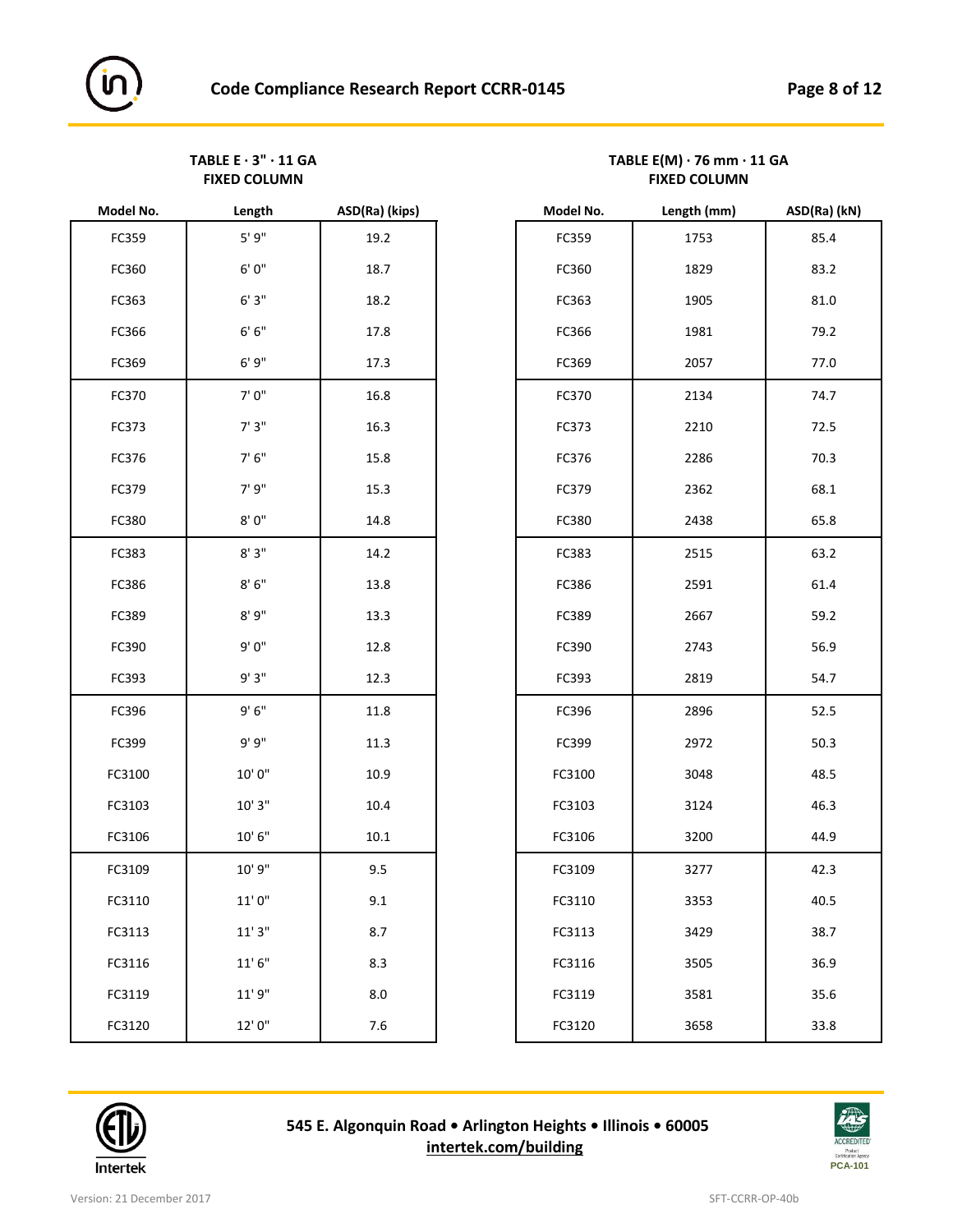**FIXED COLUMN FIXED COLUMN**

| Model No. | Length      | ASD(Ra) (kips) | Model No. | Length (mm) | ASD(Ra) |
|-----------|-------------|----------------|-----------|-------------|---------|
| FC3559    | 5'9''       | 24.2           | FC3559    | 1753        | 107.6   |
| FC3560    | $6'0''$     | 23.8           | FC3560    | 1829        | 105.9   |
| FC3563    | 6'3''       | 23.4           | FC3563    | 1905        | 104.1   |
| FC3566    | 6' 6''      | 22.9           | FC3566    | 1981        | 101.9   |
| FC3569    | 6'9''       | 22.5           | FC3569    | 2057        | 100.1   |
| FC3570    | 7'0''       | 22.0           | FC3570    | 2134        | 97.9    |
| FC3573    | 7'3''       | 21.5           | FC3573    | 2210        | 95.6    |
| FC3576    | 7' 6''      | 21.0           | FC3576    | 2286        | 93.4    |
| FC3579    | 7' 9"       | 20.5           | FC3579    | 2362        | 91.2    |
| FC3580    | $8'$ $0''$  | 20.0           | FC3580    | 2438        | 89.0    |
| FC3583    | $8'3''$     | 19.5           | FC3583    | 2515        | 86.7    |
| FC3586    | $8'$ $6''$  | 19.0           | FC3586    | 2591        | 84.5    |
| FC3589    | 8'9''       | 18.6           | FC3589    | 2667        | 82.7    |
| FC3590    | 9'0''       | 18.1           | FC3590    | 2743        | 80.5    |
| FC3593    | 9'3''       | 17.5           | FC3593    | 2819        | 77.8    |
| FC3596    | 9'6''       | 17.1           | FC3596    | 2896        | 76.1    |
| FC3599    | 9' 9''      | 16.6           | FC3599    | 2972        | 73.8    |
| FC35100   | 10'0"       | 16.1           | FC35100   | 3048        | 71.6    |
| FC35103   | 10'3''      | 15.6           | FC35103   | 3124        | 69.4    |
| FC35106   | $10'$ $6''$ | 15.1           | FC35106   | 3200        | 67.2    |
| FC35109   | 10' 9"      | 14.6           | FC35109   | 3277        | 64.9    |
| FC35110   | 11'0''      | 14.1           | FC35110   | 3353        | 62.7    |
| FC35113   | 11'3''      | 13.7           | FC35113   | 3429        | 60.9    |
| FC35116   | 11'6''      | 13.2           | FC35116   | 3505        | 58.7    |
| FC35119   | 11'9"       | 12.7           | FC35119   | 3581        | 56.5    |
| FC35120   | 12'0"       | 12.2           | FC35120   | 3658        | 54.3    |
|           |             |                |           |             |         |

# TABLE F · 3.5" · 11 GA<br>
FIXED COLUMN
FIXED COLUMN
FIXED COLUMN
FIXED COLUMN
FIXED COLUMN
TIXED

| Model No. | Length      | ASD(Ra) (kips) | Model No. | Length (mm) | ASD(Ra) (kN) |
|-----------|-------------|----------------|-----------|-------------|--------------|
| FC3559    | 5'9''       | 24.2           | FC3559    | 1753        | 107.6        |
| FC3560    | 6' 0"       | 23.8           | FC3560    | 1829        | 105.9        |
| FC3563    | 6'3''       | 23.4           | FC3563    | 1905        | 104.1        |
| FC3566    | 6' 6''      | 22.9           | FC3566    | 1981        | 101.9        |
| FC3569    | 6'9''       | 22.5           | FC3569    | 2057        | 100.1        |
| FC3570    | 7'0"        | 22.0           | FC3570    | 2134        | 97.9         |
| FC3573    | 7'3''       | 21.5           | FC3573    | 2210        | 95.6         |
| FC3576    | 7'6''       | 21.0           | FC3576    | 2286        | 93.4         |
| FC3579    | 7' 9"       | 20.5           | FC3579    | 2362        | 91.2         |
| FC3580    | $8'$ $0''$  | 20.0           | FC3580    | 2438        | 89.0         |
| FC3583    | 8'3''       | 19.5           | FC3583    | 2515        | 86.7         |
| FC3586    | $8'6''$     | 19.0           | FC3586    | 2591        | 84.5         |
| FC3589    | 8'9''       | 18.6           | FC3589    | 2667        | 82.7         |
| FC3590    | 9'0''       | 18.1           | FC3590    | 2743        | 80.5         |
| FC3593    | 9'3"        | 17.5           | FC3593    | 2819        | 77.8         |
| FC3596    | 9'6''       | 17.1           | FC3596    | 2896        | 76.1         |
| FC3599    | 9' 9"       | 16.6           | FC3599    | 2972        | 73.8         |
| FC35100   | 10'0"       | 16.1           | FC35100   | 3048        | 71.6         |
| FC35103   | 10'3''      | 15.6           | FC35103   | 3124        | 69.4         |
| FC35106   | $10'$ $6''$ | 15.1           | FC35106   | 3200        | 67.2         |
| FC35109   | 10' 9"      | 14.6           | FC35109   | 3277        | 64.9         |
| FC35110   | 11'0''      | 14.1           | FC35110   | 3353        | 62.7         |
| FC35113   | 11'3''      | 13.7           | FC35113   | 3429        | 60.9         |
| FC35116   | 11'6''      | 13.2           | FC35116   | 3505        | 58.7         |
| FC35119   | 11'9''      | 12.7           | FC35119   | 3581        | 56.5         |
| FC35120   | 12'0"       | 12.2           | FC35120   | 3658        | 54.3         |



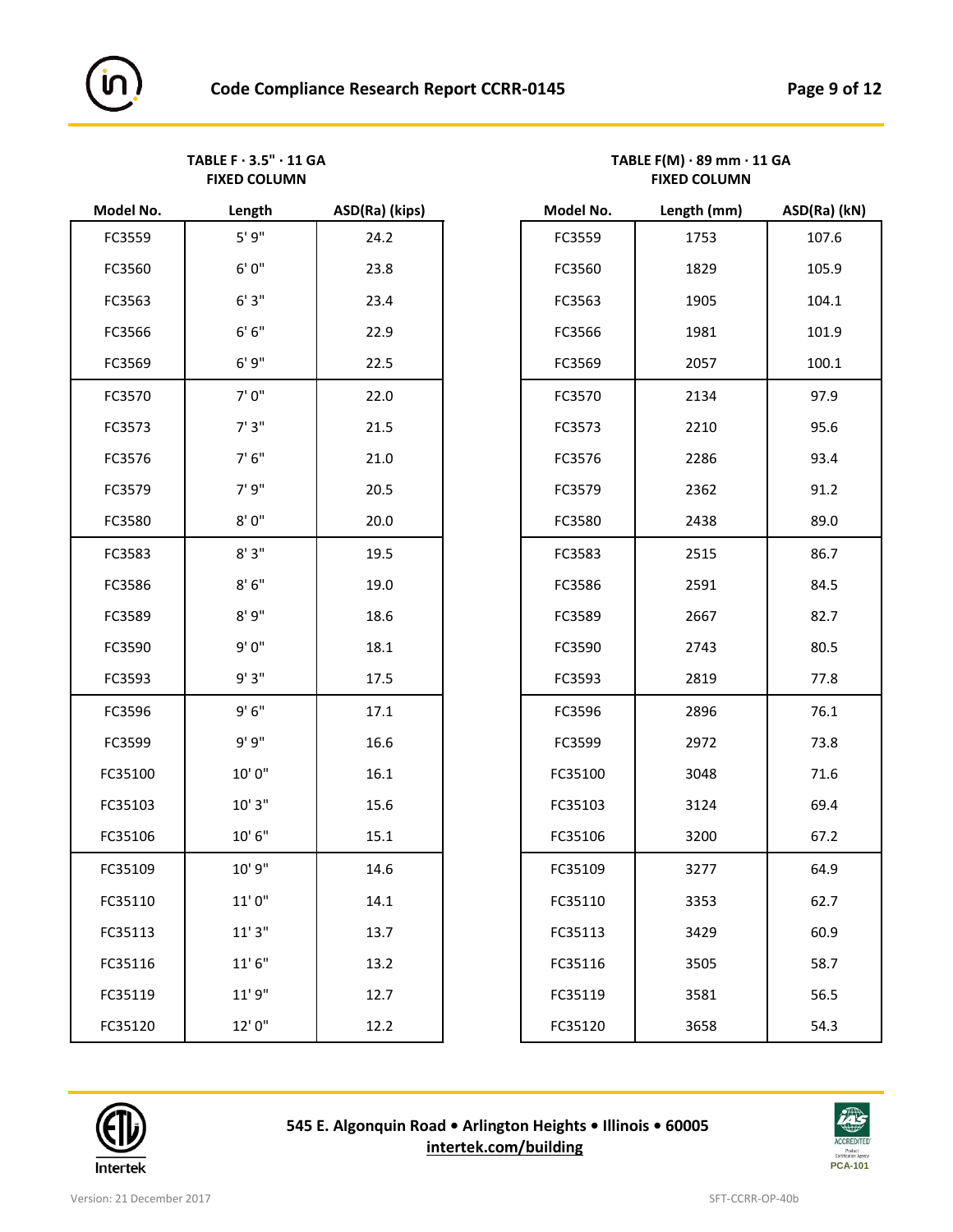**FIXED COLUMN FIXED COLUMN**

| Model No. | Length                       | ASD(Ra) (kips) | Model No. | Length (mm) | ASD(Ra) |
|-----------|------------------------------|----------------|-----------|-------------|---------|
| FC459     | 5'9''                        | 29.4           | FC459     | 1753        | 130.8   |
| FC460     | 6'0''                        | 28.9           | FC460     | 1829        | 128.6   |
| FC463     | 6'3''                        | 28.5           | FC463     | 1905        | 126.8   |
| FC466     | $6' 6''$                     | 28.1           | FC466     | 1981        | 125.0   |
| FC469     | 6'9''                        | 27.6           | FC469     | 2057        | 122.8   |
| FC470     | 7'0"                         | 27.2           | FC470     | 2134        | 121.0   |
| FC473     | 7'3''                        | 26.8           | FC473     | 2210        | 119.2   |
| FC476     | 7'6''                        | 26.3           | FC476     | 2286        | 117.0   |
| FC479     | 7' 9"                        | 25.8           | FC479     | 2362        | 114.8   |
| FC480     | 8'0''                        | 25.3           | FC480     | 2438        | 112.5   |
| FC483     | 8'3''                        | 24.8           | FC483     | 2515        | 110.3   |
| FC486     | $8'$ $6''$                   | 24.4           | FC486     | 2591        | 108.5   |
| FC489     | 8'9''                        | 23.9           | FC489     | 2667        | 106.3   |
| FC490     | 9'0"                         | 23.4           | FC490     | 2743        | 104.1   |
| FP493     | 9'3"                         | 23.0           | FP493     | 2819        | 102.3   |
| FC496     | 9'6''                        | 22.4           | FC496     | 2896        | 99.6    |
| FC499     | 9'9"                         | 21.9           | FC499     | 2972        | 97.4    |
| FC4100    | 10'0"                        | 21.4           | FC4100    | 3048        | 95.2    |
| FC4103    | $10^\circ\,3^{\prime\prime}$ | 20.9           | FC4103    | 3124        | 93.0    |
| FC4106    | $10'$ $6''$                  | 20.4           | FC4106    | 3200        | 90.7    |
| FC4109    | 10' 9"                       | 19.9           | FC4109    | 3277        | 88.5    |
| FC4110    | 11'0''                       | 19.5           | FC4110    | 3353        | 86.7    |
| FC4113    | 11'3''                       | 18.9           | FC4113    | 3429        | 84.1    |
| FC4116    | 11'6''                       | 18.4           | FC4116    | 3505        | 81.8    |
| FC4119    | 11'9''                       | 17.9           | FC4119    | 3581        | 79.6    |
| FC4120    | 12'0"                        | 17.4           | FC4120    | 3658        | 77.4    |
|           |                              |                |           |             |         |

| TABLE $G \cdot 4" \cdot 11 G A$ | TABLE $G(M) \cdot 102$ mm $\cdot 11$ GA |
|---------------------------------|-----------------------------------------|
| <b>FIXED COLUMN</b>             | <b>FIXED COLUMN</b>                     |

| Model No. | Length      | ASD(Ra) (kips) | Model No. | Length (mm) | ASD(Ra) (kN) |
|-----------|-------------|----------------|-----------|-------------|--------------|
| FC459     | 5'9''       | 29.4           | FC459     | 1753        | 130.8        |
| FC460     | $6'0''$     | 28.9           | FC460     | 1829        | 128.6        |
| FC463     | 6'3''       | 28.5           | FC463     | 1905        | 126.8        |
| FC466     | 6' 6''      | 28.1           | FC466     | 1981        | 125.0        |
| FC469     | 6'9''       | 27.6           | FC469     | 2057        | 122.8        |
| FC470     | 7'0''       | 27.2           | FC470     | 2134        | 121.0        |
| FC473     | 7'3''       | 26.8           | FC473     | 2210        | 119.2        |
| FC476     | 7' 6''      | 26.3           | FC476     | 2286        | 117.0        |
| FC479     | 7'9''       | 25.8           | FC479     | 2362        | 114.8        |
| FC480     | 8'0''       | 25.3           | FC480     | 2438        | 112.5        |
| FC483     | 8'3''       | 24.8           | FC483     | 2515        | 110.3        |
| FC486     | 8'6''       | 24.4           | FC486     | 2591        | 108.5        |
| FC489     | 8'9''       | 23.9           | FC489     | 2667        | 106.3        |
| FC490     | 9'0''       | 23.4           | FC490     | 2743        | 104.1        |
| FP493     | 9'3"        | 23.0           | FP493     | 2819        | 102.3        |
| FC496     | 9'6''       | 22.4           | FC496     | 2896        | 99.6         |
| FC499     | 9' 9''      | 21.9           | FC499     | 2972        | 97.4         |
| FC4100    | 10'0"       | 21.4           | FC4100    | 3048        | 95.2         |
| FC4103    | 10'3''      | 20.9           | FC4103    | 3124        | 93.0         |
| FC4106    | 10'6''      | 20.4           | FC4106    | 3200        | 90.7         |
| FC4109    | 10' 9"      | 19.9           | FC4109    | 3277        | 88.5         |
| FC4110    | $11'$ $0''$ | 19.5           | FC4110    | 3353        | 86.7         |
| FC4113    | 11'3''      | 18.9           | FC4113    | 3429        | 84.1         |
| FC4116    | 11'6''      | 18.4           | FC4116    | 3505        | 81.8         |
| FC4119    | 11'9''      | 17.9           | FC4119    | 3581        | 79.6         |
| FC4120    | 12'0"       | 17.4           | FC4120    | 3658        | 77.4         |



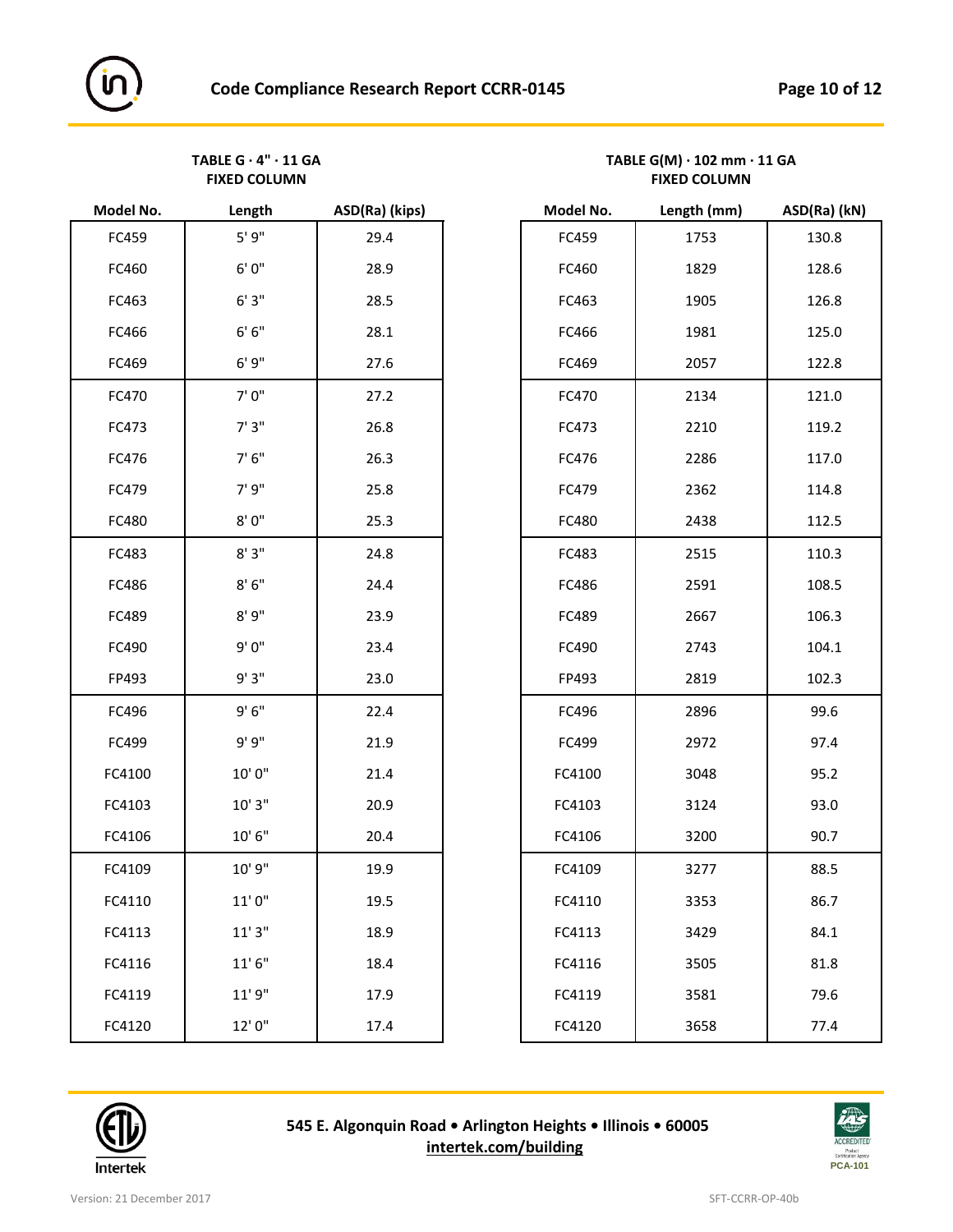| Model No.  | Length      | ASD(Ra) (Kips) | Model No.  | Length (mm) | ASD(Ra) ( |
|------------|-------------|----------------|------------|-------------|-----------|
| FC3559216  | 5'9''       | 42.3           | FC3559216  | 1753        | 188.2     |
| FC3560216  | 6'0''       | 41.5           | FC3560216  | 1829        | 184.6     |
| FC3563216  | 6'3''       | 40.6           | FC3563216  | 1905        | 180.6     |
| FC3566216  | 6' 6''      | 39.9           | FC3566216  | 1981        | 177.5     |
| FC3569216  | 6'9''       | 39.0           | FC3569216  | 2057        | 173.5     |
| FC3570216  | 7'0"        | 38.2           | FC3570216  | 2134        | 169.9     |
| FC3573216  | 7'3''       | 37.3           | FC3573216  | 2210        | 165.9     |
| FC3576216  | 7'6''       | 36.4           | FC3576216  | 2286        | 161.9     |
| FC3579216  | 7' 9"       | 35.5           | FC3579216  | 2362        | 157.9     |
| FC3580216  | 8'0''       | 34.7           | FC3580216  | 2438        | 154.4     |
| FC3583216  | 8'3''       | 33.8           | FC3583216  | 2515        | 150.3     |
| FC3586216  | 8'6''       | 32.0           | FC3586216  | 2591        | 142.3     |
| FC3589216  | 8'9''       | 31.9           | FC3589216  | 2667        | 141.9     |
| FC3590216  | 9'0"        | 31.0           | FC3590216  | 2743        | 137.9     |
| FC3593216  | 9'3"        | 30.0           | FC3593216  | 2819        | 133.4     |
| FC3596216  | 9'6''       | 29.2           | FC3596216  | 2896        | 129.9     |
| FC3599216  | 9'9"        | 28.3           | FC3599216  | 2972        | 125.9     |
| FC35100216 | 10'0"       | 27.4           | FC35100216 | 3048        | 121.9     |
| FC35103216 | 10'3''      | 26.6           | FC35103216 | 3124        | 118.3     |
| FC35106216 | $10'$ $6''$ | 25.7           | FC35106216 | 3200        | 114.3     |
| FC35109216 | 10' 9"      | 24.8           | FC35109216 | 3277        | 110.3     |
| FC35110216 | 11'0"       | 23.9           | FC35110216 | 3353        | 106.3     |
| FC35113216 | 11'3''      | 23.1           | FC35113216 | 3429        | 102.8     |
| FC35116216 | 11'6''      | 22.3           | FC35116216 | 3505        | 99.2      |
| FC35119216 | 11' 9"      | 21.4           | FC35119216 | 3581        | 95.2      |
| FC35120216 | 12'0"       | 20.7           | FC35120216 | 3658        | 92.1      |
|            |             |                |            |             |           |

#### TABLE H · 3.5" · 0.216"<br>
FIXED COLUMN
FIXED COLUMN
FIXED COLUMN
FIXED COLUMN **FIXED COLUMN FIXED COLUMN**

| Model No. | Length  | ASD(Ra) (kips) | Model No.  | Length (mm) | ASD(Ra) (kN) |
|-----------|---------|----------------|------------|-------------|--------------|
| FC3559216 | 5'9''   | 42.3           | FC3559216  | 1753        | 188.2        |
| FC3560216 | 6'0''   | 41.5           | FC3560216  | 1829        | 184.6        |
| FC3563216 | 6'3''   | 40.6           | FC3563216  | 1905        | 180.6        |
| FC3566216 | $6'6''$ | 39.9           | FC3566216  | 1981        | 177.5        |
| FC3569216 | 6'9''   | 39.0           | FC3569216  | 2057        | 173.5        |
| FC3570216 | 7'0"    | 38.2           | FC3570216  | 2134        | 169.9        |
| FC3573216 | 7'3''   | 37.3           | FC3573216  | 2210        | 165.9        |
| FC3576216 | 7'6''   | 36.4           | FC3576216  | 2286        | 161.9        |
| FC3579216 | 7' 9"   | 35.5           | FC3579216  | 2362        | 157.9        |
| FC3580216 | 8'0''   | 34.7           | FC3580216  | 2438        | 154.4        |
| FC3583216 | 8'3"    | 33.8           | FC3583216  | 2515        | 150.3        |
| FC3586216 | 8'6''   | 32.0           | FC3586216  | 2591        | 142.3        |
| FC3589216 | 8'9''   | 31.9           | FC3589216  | 2667        | 141.9        |
| FC3590216 | 9'0''   | 31.0           | FC3590216  | 2743        | 137.9        |
| FC3593216 | 9'3"    | 30.0           | FC3593216  | 2819        | 133.4        |
| FC3596216 | 9'6''   | 29.2           | FC3596216  | 2896        | 129.9        |
| FC3599216 | 9'9"    | 28.3           | FC3599216  | 2972        | 125.9        |
| C35100216 | 10'0"   | 27.4           | FC35100216 | 3048        | 121.9        |
| C35103216 | 10'3''  | 26.6           | FC35103216 | 3124        | 118.3        |
| C35106216 | 10'6''  | 25.7           | FC35106216 | 3200        | 114.3        |
| C35109216 | 10' 9"  | 24.8           | FC35109216 | 3277        | 110.3        |
| C35110216 | 11'0''  | 23.9           | FC35110216 | 3353        | 106.3        |
| C35113216 | 11'3''  | 23.1           | FC35113216 | 3429        | 102.8        |
| C35116216 | 11'6''  | 22.3           | FC35116216 | 3505        | 99.2         |
| C35119216 | 11'9''  | 21.4           | FC35119216 | 3581        | 95.2         |
| C35120216 | 12'0"   | 20.7           | FC35120216 | 3658        | 92.1         |